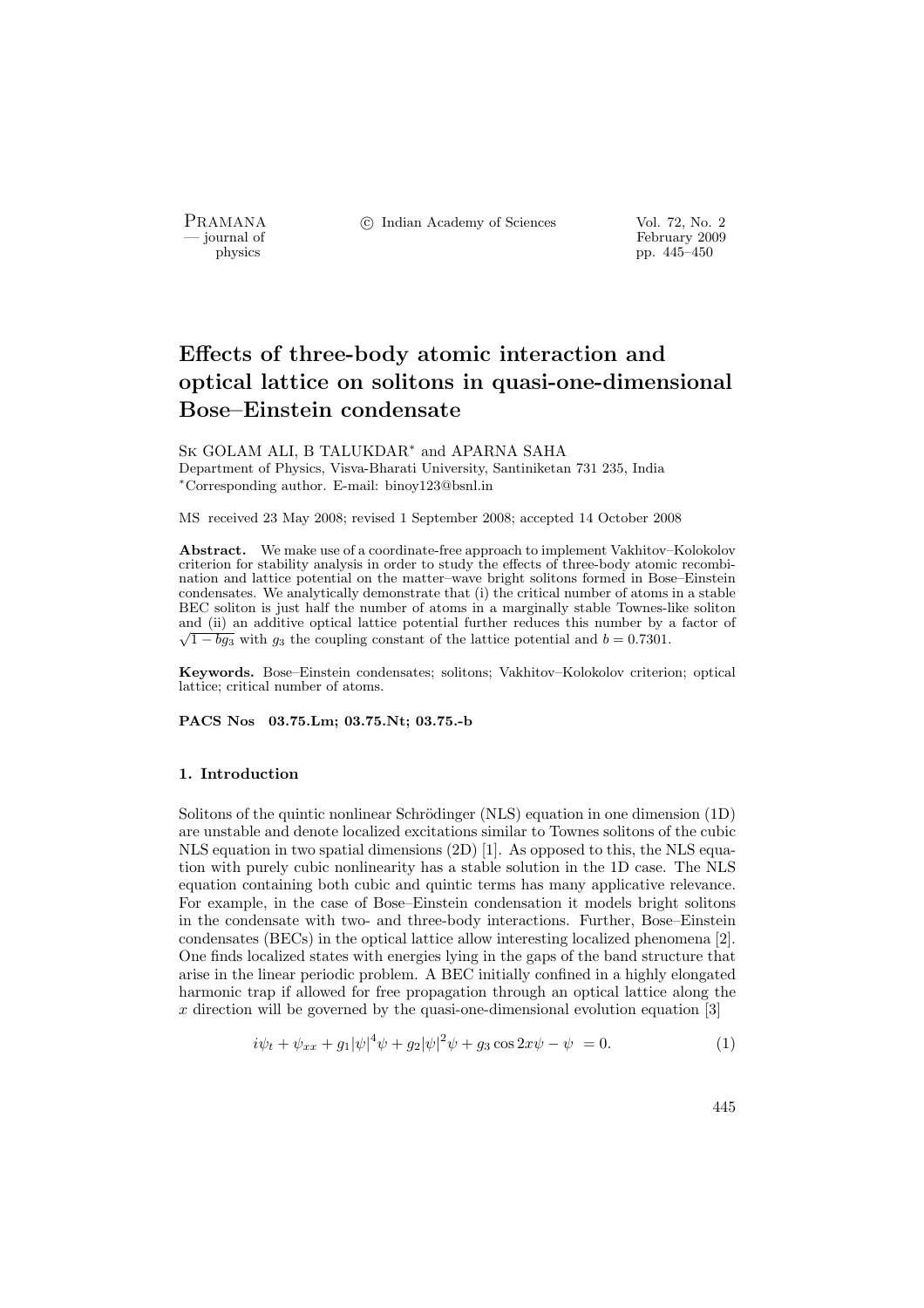Equation (1) is often called the Gross–Pitaevskii equation. Here  $\psi = \psi(x, t)$  is the wave function of the condensate. It is also called the order parameter. The last term in (1) gives the signature of the initial trap in the propagating BEC. Clearly, the term before the last stands for the optical lattice potential with a coupling constant  $g_3$ . The cubic (4th) and quintic (3rd) terms have their dynamical origin in the two- and three-body atomic interactions. The coupling constants  $g_2$  and  $g_1$ are parametrized by the s-wave scattering length for atom–atom collisions in the BEC.

The coupling constant  $g_1 \ll g_2$ . Thus the three-body interaction cannot destabilize the BEC soliton. Despite that, it may be quite interesting to examine if the perturbative effect of this interaction could be judiciously exploited to derive some new physical information for the Bose-condensed atoms. Moreover, it is always an interesting curiosity to investigate the influence of lattice potentials on stable BEC solitons. To achieve this goal we shall make use of the Vakhitov–Kolokolov criterion (VKC) [4] for stability analysis. Traditionally, the application of the VKC requires an explicit form of the stationary solution of the associated evolution equation in terms of the space variables. But such solution may not be always available. Keeping this in view we introduce in  $\S 2$  a coordinate-free approach to implement VKC for stability analysis [5]. For the quintic NLS equation the stationary solution is available in closed form. We first use this solution in VKC to demonstrate the instability of the Townes-like soliton and then derive the same result by using our coordinate-free approach. In §3 we separately deal with the cubic–quintic nonlinear Schrödinger (CQNLS) equation and the full equation in  $(1)$  representing BEC soliton loaded in a lattice. The treatment of the CQNLS equation is quite straightforward and provides us with a basis to express the critical number of atoms  $(N_c)$  in the soliton of the CQNLS equation with the mass of the marginally stable Towneslike soliton. The periodic potential in the full equation breaks the translational invariance of the problem. This introduces new mathematical complications even in our coordinate-free approach. To derive an analytical expression for the first integral of (1) we need to introduce an ansatz for the effect of the optical lattice on the BEC soliton.

## 2. Coordinate-free approach for VKC

The solitary wave solutions of the quintic NLS equation given by

$$
i\psi_t + \psi_{xx} + g_1|\psi|^4\psi = 0\tag{2}
$$

for  $g_1 > 0$  have stationary solutions of the form [6]

$$
\psi(x,t) = \phi(x,\Lambda)e^{i\Lambda t}.\tag{3}
$$

Using  $(3)$  in  $(2)$  we write a nonlinear eigenvalue equation

$$
\frac{\mathrm{d}^2 \phi}{\mathrm{d}x^2} + g_1 \phi^5 - \Lambda \phi = 0. \tag{4}
$$

Understandably,  $\Lambda$  represents the frequency of the phase or the so-called chemical potential. The solution

446 Pramana – J. Phys., Vol. 72, No. 2, February 2009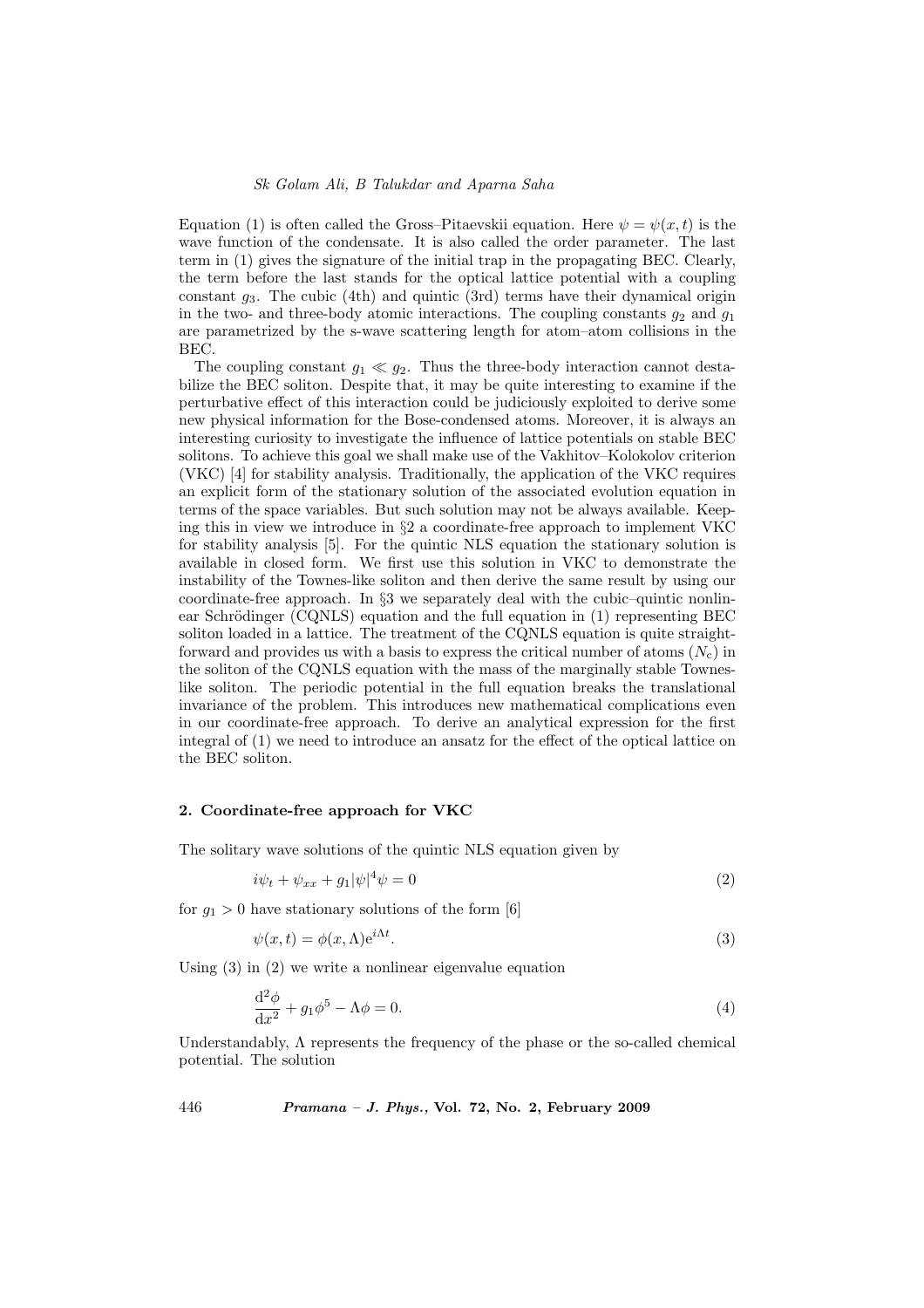Solitons in quasi-one-dimensional Bose–Einstein condensate

$$
\phi(x,\Lambda) = \left(\frac{3\Lambda}{g_1}\right)^{1/4} \operatorname{sech}^{1/2}\left(2\sqrt{\Lambda}x\right)
$$
\n(5)

of (4) gives the mass

$$
N(\Lambda) \text{ or } N_c^Q = \int_{-\infty}^{\infty} |\psi|^2 \mathrm{d}x = \int_{-\infty}^{\infty} \phi^2(x, \Lambda) \mathrm{d}x = \sqrt{\frac{3}{g_1}} \frac{\pi}{2}.
$$
 (6)

The Vakhitov–Kolokolov criterion tells us that the soliton solutions  $\phi(x,\Lambda)$  for different  $\Lambda$  values are stable and unstable if  $\frac{dN}{d\Lambda} > 0$  and  $\frac{dN}{d\Lambda} < 0$  respectively. Since  $N(\Lambda)$  in (6) does not depend on  $\Lambda$ , application of VKC implies marginal stability of these solitary solutions. Thus, if a solution is perturbed such that stability of these solitary solutions. Thus, if a solution is perturbed such that  $N > N_c^Q = \sqrt{\frac{3}{g_1} \frac{\pi}{2}}$ , a singularity appears in the intensity profile within a finite value of  $t$  and the solution collapses. On the other hand, a perturbed stationary solution with  $N < N_c$  cannot remain localized. The delocalization leads to complete dispersion of the solitary wave.

From the above it is clear that application of the VKC for stability analysis requires the explicit form of the stationary solution in terms of the x coordinate. But similar forms are not easily available for (1). Thus, it is quite urgent to have a theoretical framework in which use of the VKC will not call for a specific functional form of  $\phi(x,\Lambda)$ . In the following we describe a coordinate-free approach for stability analysis on the basis of VKC.

Equation (4) can be integrated to get

$$
E = \frac{1}{2}\phi_x^2 + \frac{1}{6}g_1\phi^6 - \frac{1}{2}\Lambda\phi^2.
$$
 (7)

The first integral  $E$  of (4) is the Hamiltonian or energy density of the quintic NLS equation. By imposing the boundary condition  $\phi \to 0$  for  $x \to \infty$  one finds  $E = 0$ . Thus

$$
\frac{\mathrm{d}\phi}{\mathrm{d}x} = \phi \left( \Lambda - \frac{g_1}{3} \phi^4 \right)^{1/2} . \tag{8}
$$

Substituting the value of  $dx$  from  $(8)$  in  $(6)$  we have

$$
N(\Lambda) = \lim_{\phi \to 0} \left[ \int \frac{\phi \, d\phi}{\left(\Lambda - \frac{g_1}{3} \phi^4\right)^{1/2}} \right].
$$
 (9)

The integral in (9) is elementary and the limit can easily be evaluated to verify that the result obtained from (9) is in exact agreement with that in (6). Formula  $(9)$  which is free from the coordinate x, forms the basis of our subsequent analysis.

### 3. Cubic–quintic BEC solitons in the lattice potential

First consider the BEC equation (1) with cubic and quintic terms only. In this case we shall have

Pramana – J. Phys., Vol. 72, No. 2, February 2009 447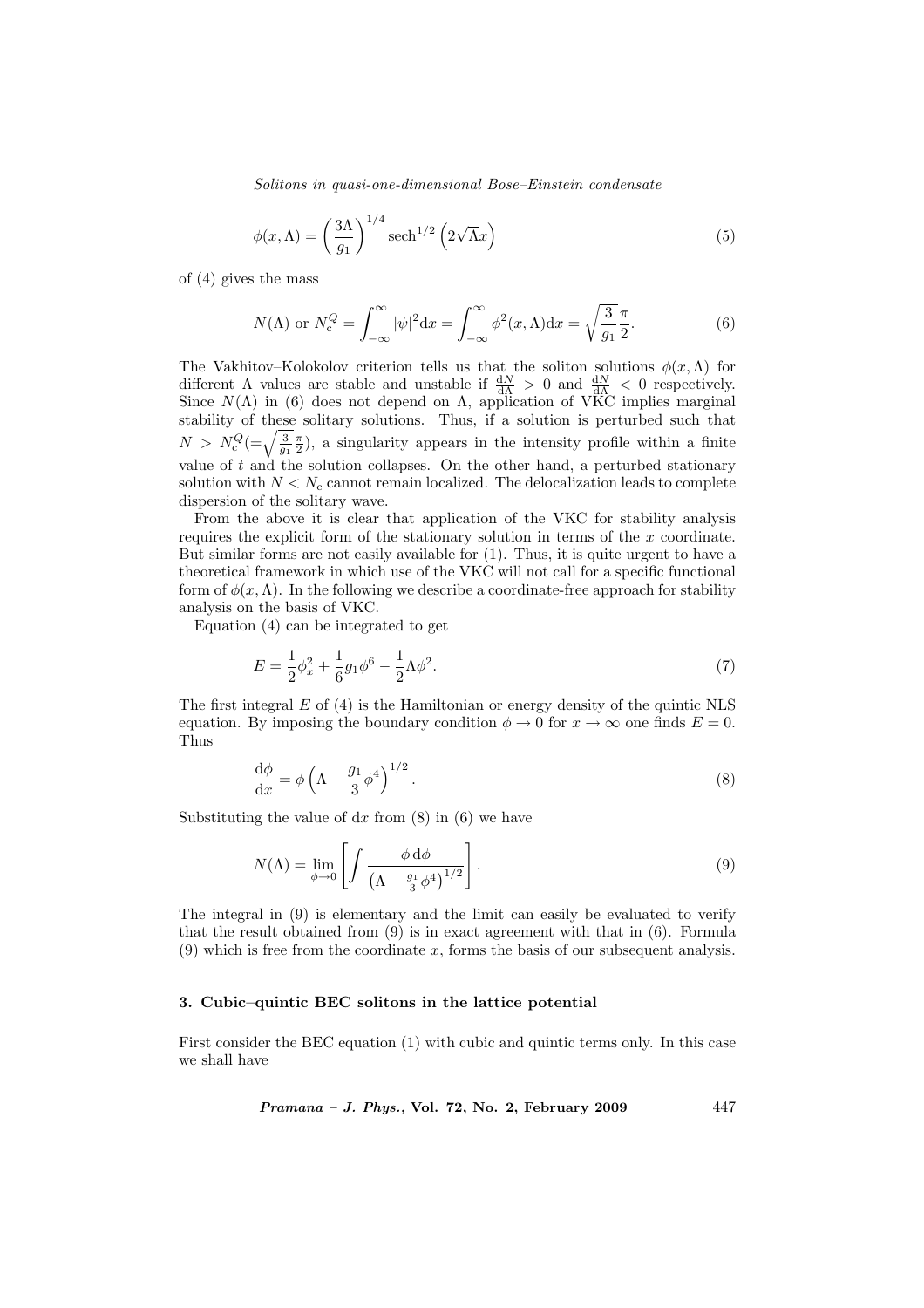Sk Golam Ali, B Talukdar and Aparna Saha



Figure 1.  $t_1$  and  $t_2$  as a function x.

$$
E = \frac{1}{2}\phi_x^2 + \frac{g_1}{6}\phi^6 + \frac{g_2}{4}\phi^4 - \frac{1}{2}(1+\Lambda)\phi^2.
$$
 (10)

For the value of energy density in (10), the mass  $N(\Lambda)$  is obtained as

$$
N(\Lambda) = \frac{\sqrt{3}}{2\sqrt{g_1}} \left[ \cos^{-1} \left( \frac{\frac{3}{4} \frac{g_2}{g_1}}{\sqrt{\frac{3}{g_1} \left(1 + \Lambda + \frac{3}{16} \frac{g_2^2}{g_1}\right)}} \right) - \frac{\pi}{2} \right].
$$
 (11)

From (11)

$$
\frac{dN}{d\Lambda} = \frac{3}{16} \frac{g_2}{g_1} \frac{1}{\sqrt{1+\Lambda}} \frac{1}{\left(1+\Lambda + \frac{3}{16} \frac{g_2^2}{g_1}\right)}.
$$
(12)

The derivative  $dN/d\Lambda$  is positive for any value of  $\Lambda > -1$ . Obviously,  $\Lambda > -1$  represents the stability condition of a BEC soliton with interacting atoms. The condition  $\Lambda > -1 - \frac{3}{16}$  $\frac{g_2^2}{g_1}$  is not valid because this will make the radical in (12) imaginary. Equation (11) can be used to obtain the critical number of Bose-condensed atoms in terms of the coupling constant for three-body interactions and we have

$$
N_c^{\text{CQ}} = \sqrt{\frac{3}{g_1}} \frac{\pi}{4}.
$$
\n(13)

Comparison of (6) and (13) shows that the critical number of atoms in a stable soliton of the CQNLS equation is equal to half the number of particles in a marginally stable Townes-like soliton. It is important to note that we could arrive at this conclusion only by applying VKC on the cubic–quintic quasi-one-dimensional Gross–Pitaevskii equation.

The optical lattice potential in (1) provides an awkward analytical constraint for application of the above procedure to the full BEC equation. For example, the energy density becomes an explicit function of  $x$  such that construction of an

448 Pramana – J. Phys., Vol. 72, No. 2, February 2009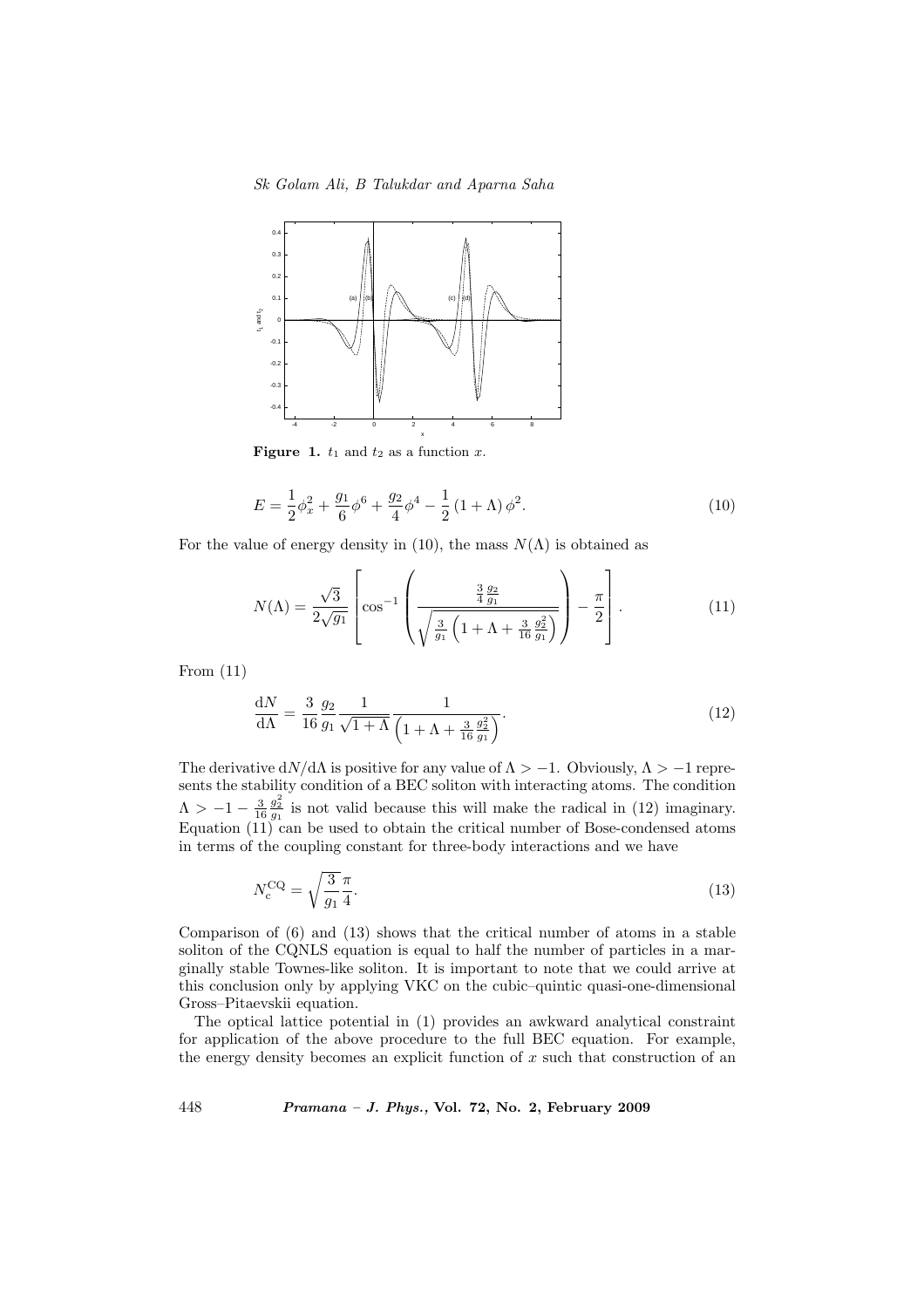analytic expression for  $N(\Lambda)$  similar to that in (9) or (11) is no longer possible. This difficulty cannot be circumvented even by writing an action functional for (1) and then constructing a Hamiltonian density by the use of Legendré map. To implement our coordinate-free approach for the stability analysis of (1) we, therefore, take recourse to the use of the following method:

Combining (1) and (3) and multiplying the resultant equation by  $\phi_x$  we write

$$
\phi_x \phi_{xx} + g_1 \phi^5 \phi_x + g_2 \phi^3 \phi_x + g_3 \phi \phi_x \cos(2x) - (1 + \Lambda) \phi \phi_x = 0.
$$
 (14)

We venture to suggest that the term  $\phi \phi_x \cos(2x) = t_1(\text{say})$  can be approximated by  $-(a\phi^3\phi_x+b\phi_x\phi_{2x})=t_2(\text{say})$ . In figure 1 we display  $t_1$  and  $t_2$  as a function of x for  $\phi$  given in (5) with  $\Lambda = 1$ . The solid curve (a) gives the variation of  $t_1$  with respect to x and dashed curve (b) denotes similar variation for  $t_2$ . The observed fitting is done for  $a = 0.0913$  and  $b = 0.7301$ . One may be interested to see if  $t_1 = t_2$ remains translationally invariant. To that end we have shifted the  $x$  coordinate by an amount of 5 units and replotted the curves  $t_1$  and  $t_2$ . The curves corresponding to  $a$  and  $b$  are now denoted by  $c$  and  $d$ . Comparison between the two sets of curves clearly exhibits the translational invariance of  $t_1 = t_2$ . However, we note that the agreement between  $a$  and  $b$  or  $c$  and  $d$  is qualitative. A better fit could perhaps be obtained by replacing  $\phi^3$  in  $t_2$  by  $\phi^n$  and then carrying out the fitting procedure by varying  $a, b$  and  $n$  simultaneously. But we shall work with  $t_2$  that reproduces the plot in figure 1. For our choice of  $t_2$  we obtain

$$
E = \frac{1}{2} (1 - bg_3) \phi_x^2 + \frac{g_1}{6} \phi^6 + \frac{1}{4} (g_2 - ag_3) \phi^4 - \frac{1}{2} (1 + \Lambda) \phi^2
$$
 (15)

and

$$
N(\Lambda) = \frac{1}{2} \sqrt{\frac{3}{g_1} (1 - bg_3)} \left[ \cos^{-1} \left( \frac{k}{\sqrt{\frac{3}{g_1} (1 + \Lambda) + k^2}} \right) - \frac{\pi}{2} \right],
$$
 (16)

where  $k = \frac{3}{4g_1}(g_2 - ag_3)$ . From (15) we get the conditions

$$
g_3 \gg g_2 \tag{17a}
$$

and

$$
\Lambda > -1 \tag{17b}
$$

for the stability of the BEC soliton. In writing (17a) we have used the values of a and b. While the inequality in (17b) is the same as that found for the CQNLS equation, the relation (17a) sets a criterion for choosing the coupling constant for the lattice potential to produce a stable BEC. For (1) we obtain the critical mass as

$$
N_{\rm c}^{\rm CQOL} = \frac{\pi}{4} \sqrt{\frac{3}{g_1}} \sqrt{1 - bg_3}.
$$
 (18)

*Pramana – J. Phys.*, Vol. 72, No. 2, February 2009  $449$